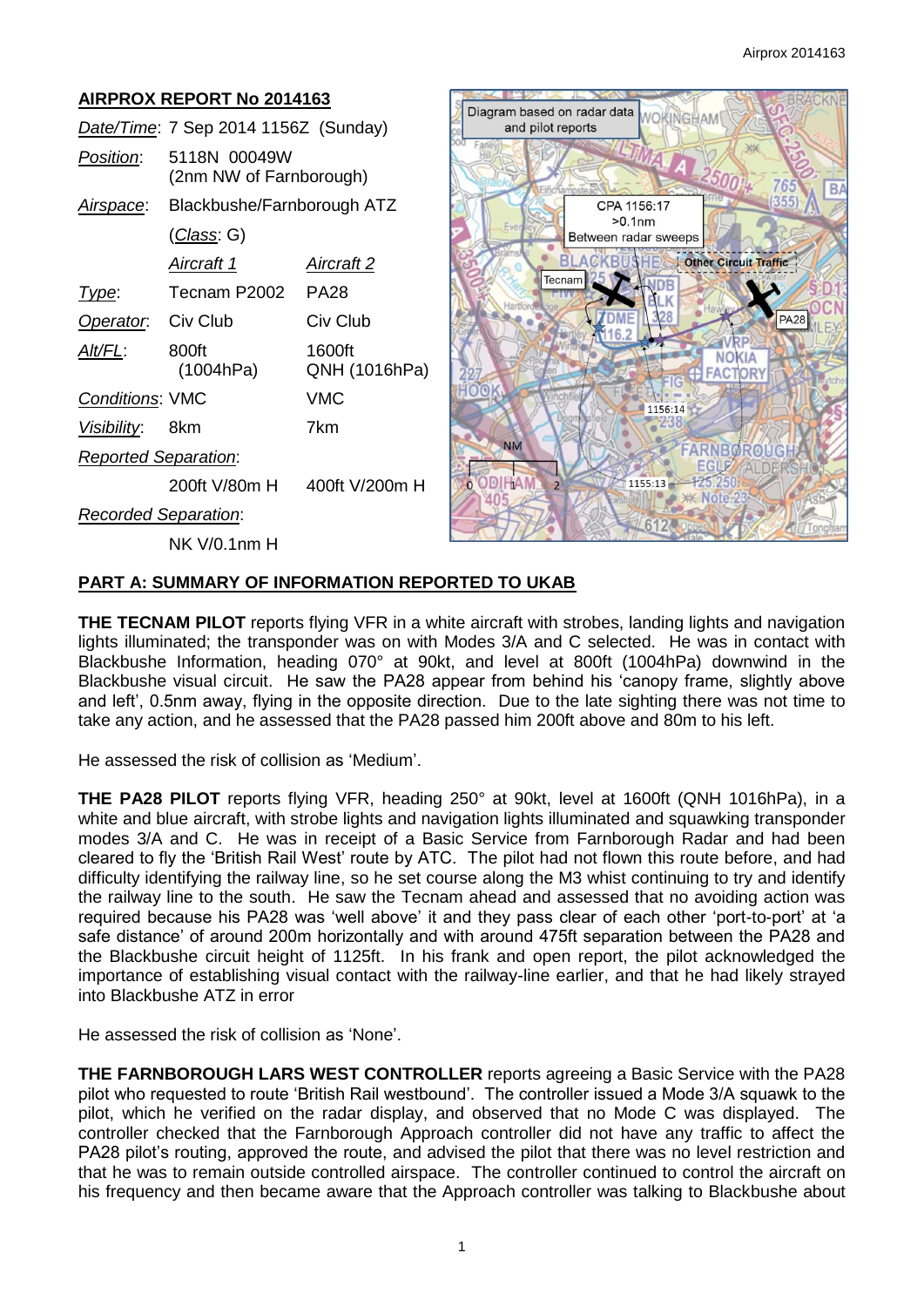an Airprox between the PA28 and an aircraft in the Blackbushe visual circuit. The LARS West controller looked back to his display and saw that the PA28 was south of Blackbushe, routing along the right-hand side of the M3, and that there was a visual circuit aircraft displayed just to the south of the PA28.

### **Factual Background**

The Farnborough weather at 1150 was recorded as:

METAR EGLF 071150Z VRB02KT 9999 SCT021 BKN036 18/12 Q1016

### **Analysis and Investigation**

### **CAA ATSI**

The Tecnam pilot was in receipt of a Basic Service from Farnborough LARS (W) and at 1150:40 was transferred to Blackbushe Information before joining a left hand traffic pattern for RW25 at Blackbushe.

At 1150:50 the PA28 pilot contacted Farnborough and reported en-route at 1000ft, requesting a Basic Service, and a routeing westbound following the British Railway Line. The Farnborough controller allocated squawk 0436, QNH 1016, agreed a Basic Service and the routeing via the British Rail Line westbound. This was acknowledged by the PA28 pilot.

The PA28 pilot's written report indicated that he had routed on the north side of the M3 whilst trying to identify the railway line as he had not flown the route before. At 1155:41 radar showed the PA28 2nm southeast of Blackbushe entering the Blackbushe ATZ. The Tecnam was turning downwind and was on a reciprocal track at a range of 2nm. Neither of the two aircraft was indicating Mode C level reporting – Figure 1.



Figure 1 – Swanwick MRT at 1155:41

At 1156:08 the two aircraft were at a distance of 0.6nm (Figure 2) and at 1156:18 they are shown passing abeam at a distance of 0.1nm - Figure 3.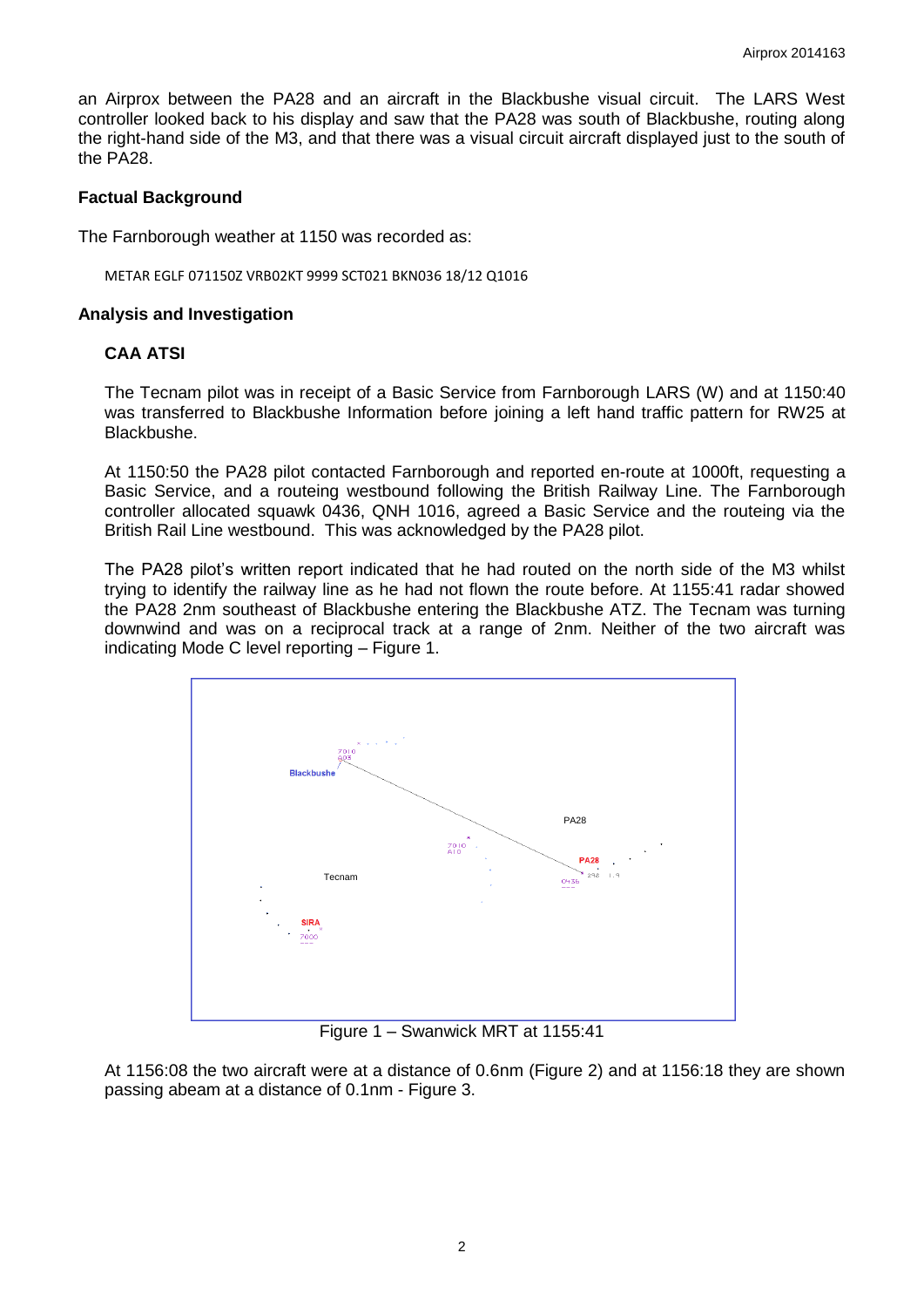

Figure 2 – Swanwick MRT at 1156:08



Figure 3 – Swanwick MRT at 1156:18

The PA28 pilot's written report indicated that he sighted the Tecnam on his left hand side and 475ft below. The Tecnam pilot's written report indicated that he was downwind left-hand RW25 at 800ft (QFE) when the PA28 appeared on his left and slightly above. The Tecnam pilot advised Blackbushe information about an aircraft passing overhead going in the opposite direction to the downwind leg. Blackbushe responded that the aircraft was unknown to them.

The PA28 was in receipt of a Basic Service from Farnborough LARS (W), under which the pilot remains responsible for his own collision avoidance. The controller was not required to monitor the flight and the controller's written report indicated that he was working other traffic on the frequency and only became aware of the Airprox after it had occurred.

The PA28 pilot recognised that he had incorrectly entered the Blackbushe ATZ due to being unable to correctly identify the railway line feature.

# **UKAB Secretariat**

The PA28 pilot was flying in the vicinity of Blackbushe aerodrome and was required to conform to the pattern of traffic formed by other aircraft intending to land there or keep clear of the airspace in which the pattern was formed.<sup>1</sup> The aircraft were approaching head-on, so both pilots were required to alter course to the right.<sup>2</sup> Both pilots had equal responsibility for avoiding collisions and for ensuring that they do not fly in such proximity to other aircraft as to create a danger of collision.<sup>3</sup>

 $\overline{a}$ 1 Rules of the Air 2007, Rule 12, Flight in the vicinity of an aerodrome, and Regulatory Article 2307(1) Para 16

<sup>2</sup> Rules of the Air 2007, Rule 10, Approaching Head-on

 $3$  Rules of the Air 2007, Rule 8, Avoiding Aerial Collisions